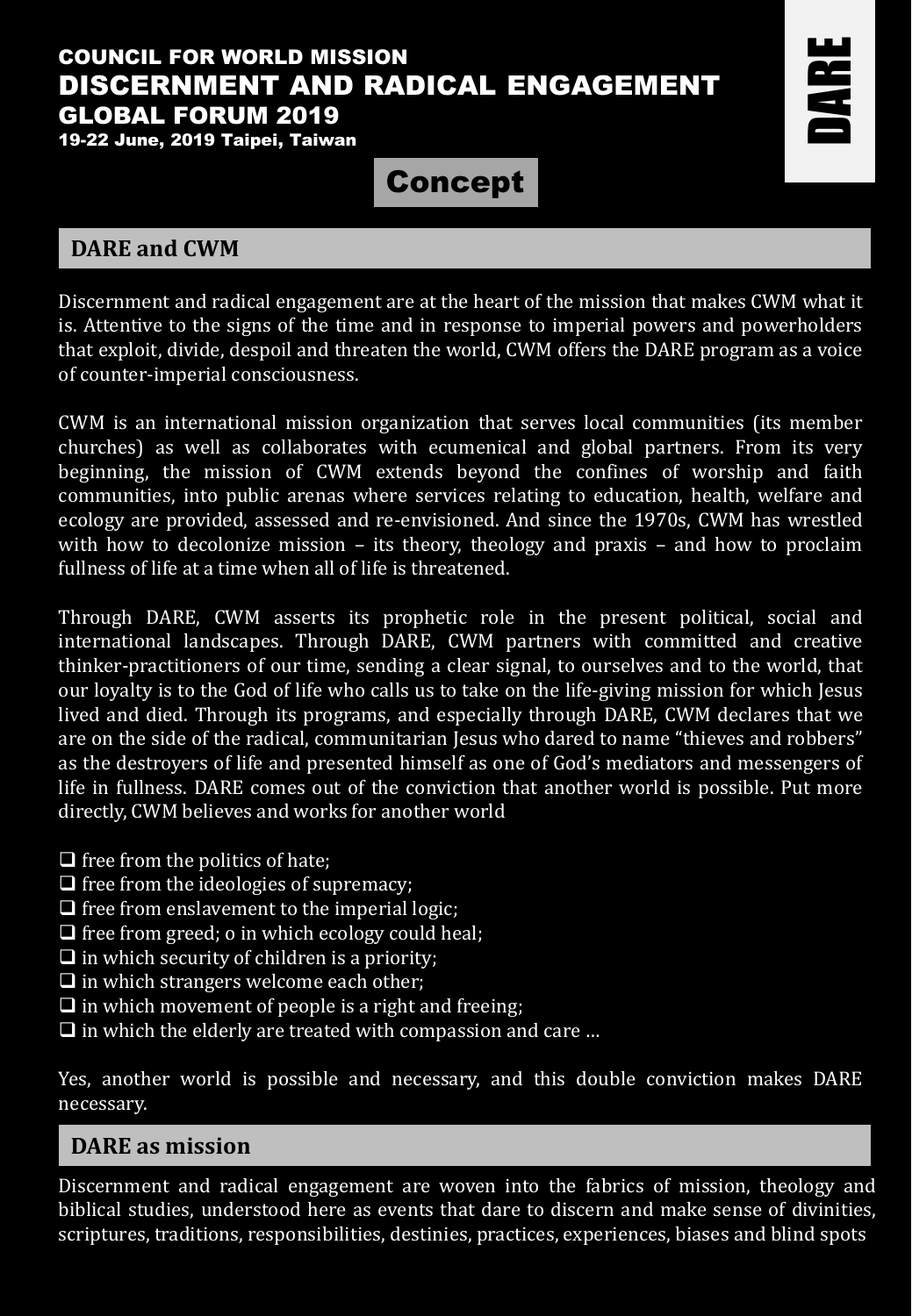

Discerning and making sense of texts, subjects and objects, are in themselves radical exercises. To discern and make sense (or construct meanings) is to do something radical to texts, subjects and objects, in order that they may "talk."

The field of sense-making is wide and open, with places for those who are stingy and conserving in their construction of meanings, on the one hand, and those who are bold and generous, on the other hand, and for the many who are somewhere in-between. Discerning and making sense are radical (in its adjectival sense) insofar as those are the "fundamental" tasks of mission, theology and biblical studies.

Mission, biblical and theological studies are more radical when they do more than simply discern and make sense (in order to understand). Radical theological and biblical studies involve engagement (therefore, mission agents, interpreters and theologians cannot be distant and disinterested). Engagement requires mission agents, theologians and biblical interpreters to come out of the closet, so to speak, and away from the shores of theological stability and certainty.

To discern and make sense in order to understand is not enough; engagement is necessary in order to make biblical and theological studies manifest their radical souls. In other words, radical biblical and theological studies are more than just faith seeking understanding. In this connection, the mission of DARE is conceived at the coming together of

- (1)the radical soul of discernment and sense-making in traditional and constructive theology and biblical criticism
- (2) with the yearnings for signifying engagement that rise out of the valleys of despair and the slums of modernity,
- (3) and the commitment to redemption songs that inspire disturbance at the hubs of power.

And in the ripples of two shifts in theological and biblical studies—toward interdisciplinary studies, and toward becoming affective (in practical, organic and public ways)—the DARE program seeks to rekindle the passion to discern, to be radical and to engage, which tend to be excluded from the halls of mainline biblical and theological studies. In principle, the two shifts point in different directions. The move toward interdisciplinary theologies and interpretations encourages theologians and biblical scholars to embrace other ways and views, while the move to be affective requires theologians and biblical scholars to be rooted, selective and specific. The DARE program aims to show how, through practice, the two shifts meet "on the ground."

There are two arms of the DARE program: (1) DARE contextual resources and (2) DARE Global Forums.

❑ The DARE Resources will include tools for biblical and theological reflection on the nine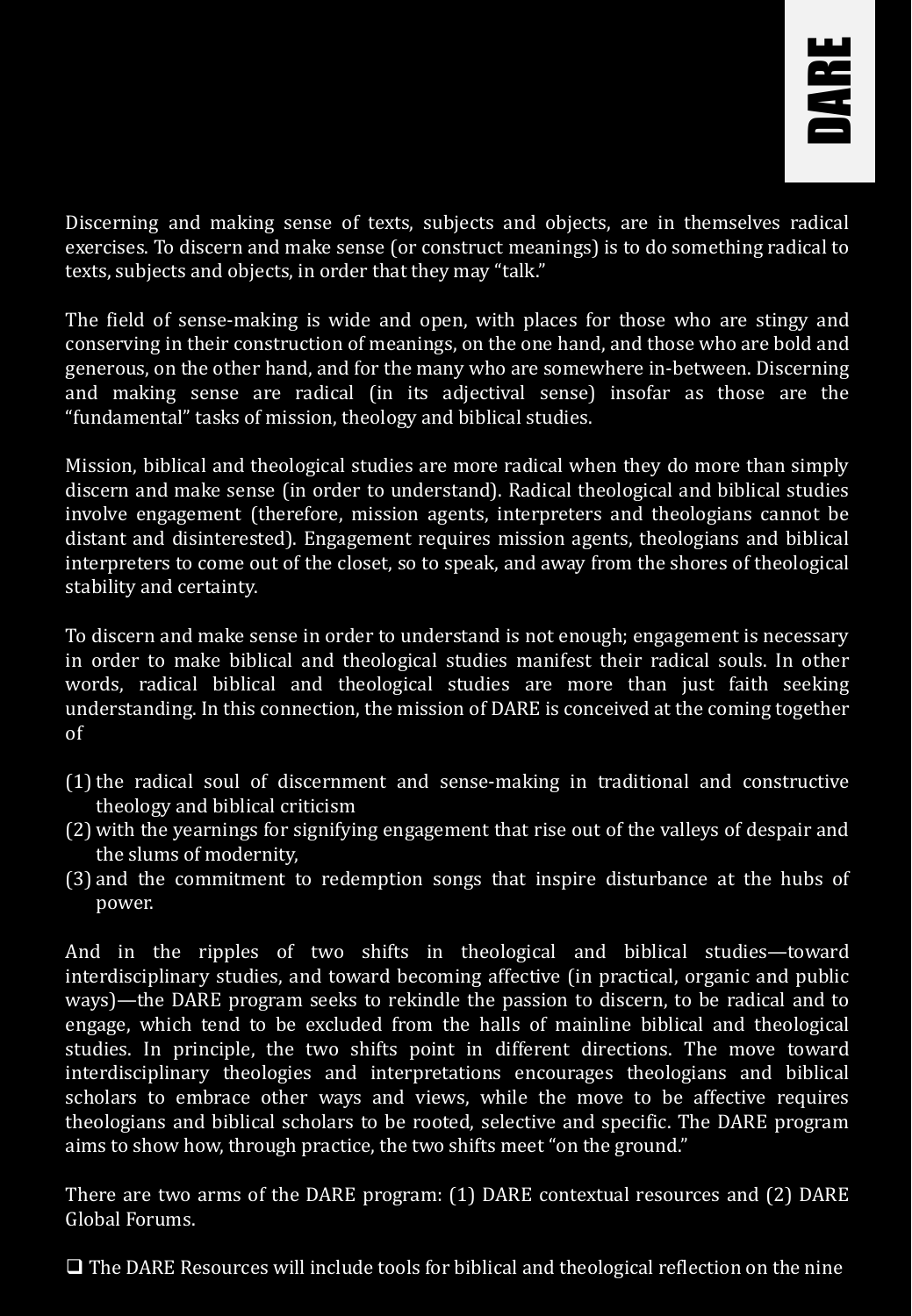

themes of CWM. These resources are intended for church members, for their private or communal study and reflections, and will be distributed in soft and hardcopies.

❑ The DARE Forums are platforms for conversations on current and critical scholarly concerns. The Forums will shift CWM's commitment to education into another gear: CWM has built and supported schools and seminaries throughout the world, and with the DARE Forums CWM contributes toward shaping biblical and theological scholarship into the future.

#### **DARE Contextual Resources**

CWM will appoint consultants from its six regions (Africa, Caribbean, East Asia, Europe, Pasifika, South Asia) to prepare biblical and theological resources relating to the nine themes of CWM (see below). The consultants will draw upon the experiences and resources of the global membership of CWM.

Though the consultants come from specific regions, the resources will be relevant for all of CWM's regions. These resources will include study guides, handbooks, blogs, articles, videos, newsletters, and so forth, intended for lay members as well as mission agents. The resources will address the nine themes of critical concern to CWM:

- ❑ Children and young people;
- ❑ Climate change;
- □ Economic justice;
- ❑ Evangelism;
- ❑ Human trafficking;
- $\Box$  Inclusive communities against de-humanising social categorisations;
- ❑ Interfaith relations and ecumenism;
- ❑ Militarisation and conflict;
- ❑ Worship and discipleship.

Through the DARE resources, CWM serves its member churches as well as neighboring communities in the ecumenical family with "common platforms and shared narratives" for being and doing church in the twenty-first century.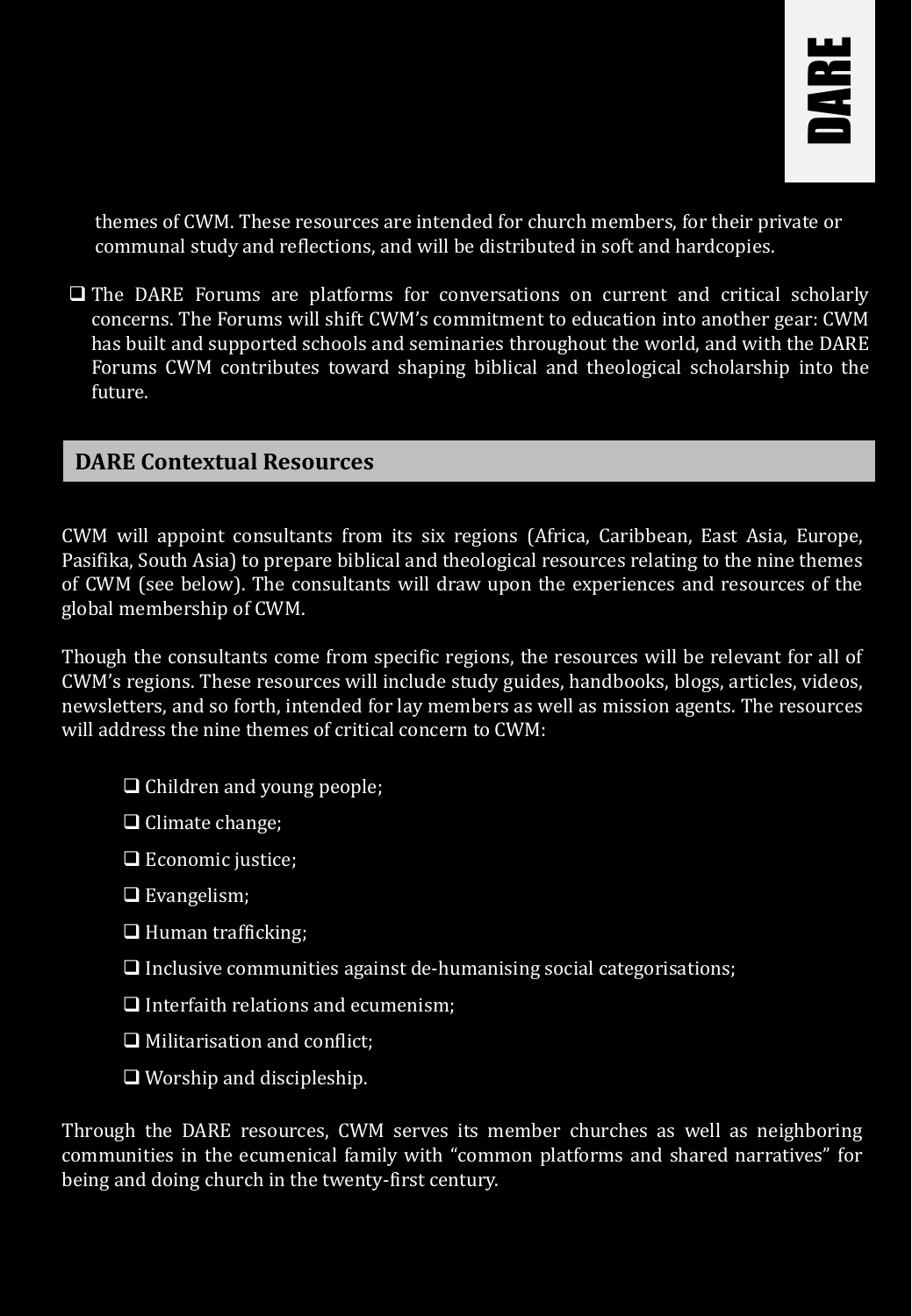

# **DARE Global Forum**

The DARE Global Forums are platforms for scholars of different disciplines and activists in different fields, from different parts of the world, to share their views on concerns and topics that trouble mainline biblical and theological scholarship. The DARE Forums welcome and encourage participants to engage radically, creatively and justly.

#### **Outcomes**

- (1)In 2017, the inaugural DARE Forum was held at Bangkok, Thailand (May 28–June 02), with a focus on "Empire." Several of the papers from the Bangkok forum are being edited by Jione Havea into five collections (published by Lexington & Fortress Academics):
	- ❑ Religion and Power
	- ❑ Scripture and Resistance
	- ❑ People and Land
	- ❑ Vulnerability and Resilience
	- ❑ Mission and Context
- (2) In 2018, the second DARE Forum was held at Mexico City, Mexico (May 23–26), around different separatist movements and mindsets. Some of the papers are being revised for publication, under the following working titles:
	- ❑ Theologies in Motion (edited by Joerg Rieger, with Lexington and Fortress Academics)
	- ❑ Religion and supremacy (edited by Steed Davidson and Marion Grau, with Bloomsbury)
	- ❑ Doing Bodies: Indecent Proposals for Postcolonial Theologies (edited by André Musskopf and Nienke Pruiksma)
	- ❑ Media-ting theology (edited by Jione Havea)
	- ❑ Bible, separation and exclusion (edited by Monica J. Melanchthon)

The ten books from the first two DARE Forums, published with mainline publishers, are intended to be resources for biblical and theological studies.

(3) The 2019 DARE Forum (see the call for papers) turns toward trans-sectional ("trans" as cross over, as well as transgress) theology and interpretation. Some of the papers from DARE 2019 will also be revised and collected for publication.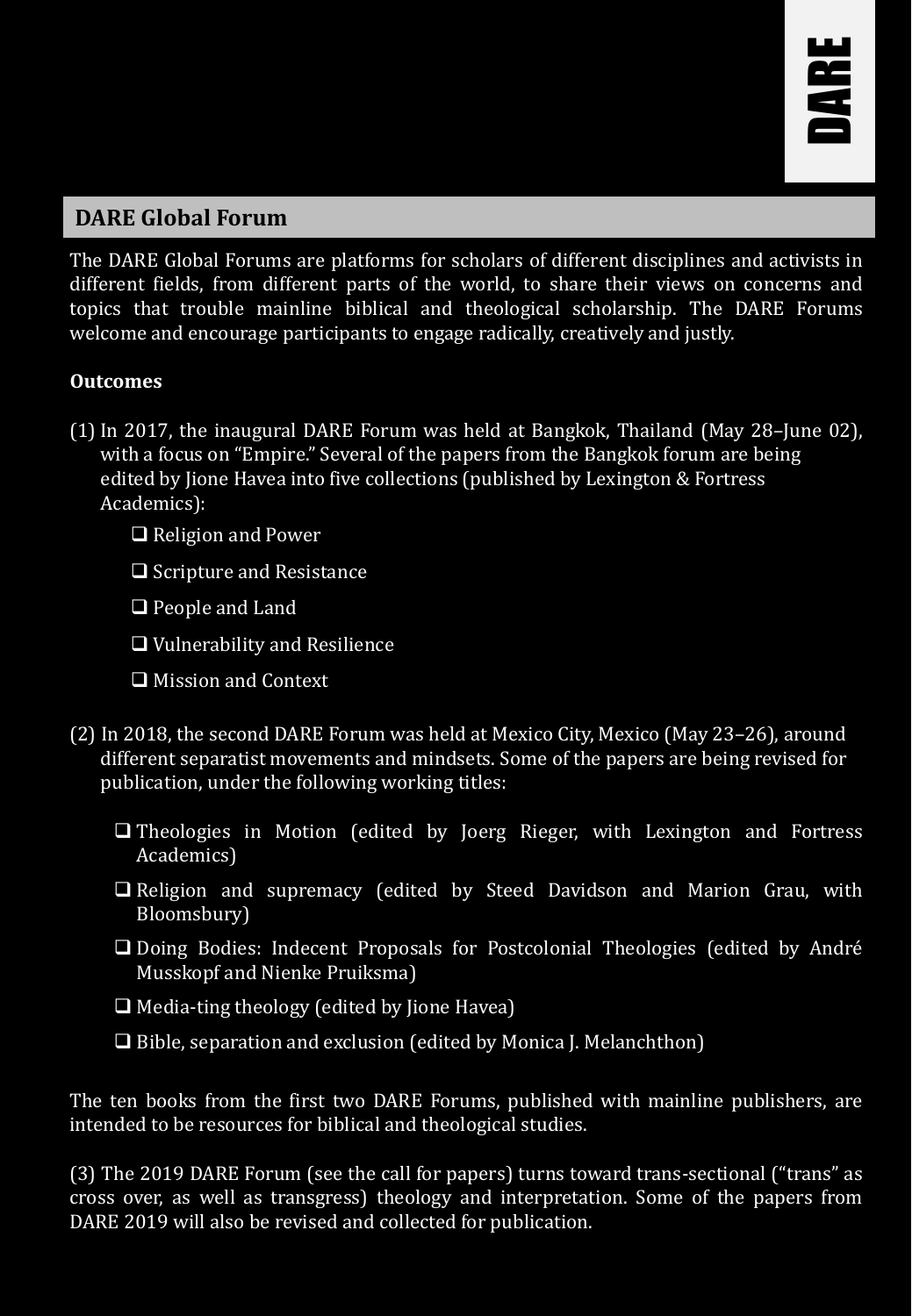## COUNCIL FOR WORLD MISSION DISCERNMENT AND RADICAL ENGAGEMENT GLOBAL FORUM 2019

DARE

19-22 June, 2019 Taipei, Taiwan

# CALL FOR PAPERS

The minds and hearts that lean toward intertextual, interdisciplinary, intercultural and/or intersectional thinking, pry open the windows of biblical and theological studies for creative interventions. While these inter- approaches have many differences, they all encourage juxtaposing and enabling the interweaving of texts, mediums, imaginations, ideologies, subjects, and more. Put simply, the inter-ways-of-thinking encourage discerning and engaging toward interrelating, interfeeding, and even interceding.

The days when so-called masters (locked up in front of books to learn and) assume that they know everything about a subject, independent of other thinkers and other subjects, are passing. Being inter-something is the creative energy for daring biblical and theological thinkers of the current time. In the spirit of being inter-something, the 2019 DARE Forum takes a step toward a supplementing mindset: to be trans-something as well. Trans is understood here in two ways:

- (i) to cross over and
- (ii) to transgress.

The following possibilities are presented as primers, and as examples, aiming to spark transthinking:

- $\square$  A trans-textual reading explores how selected texts (i) intersect and interrelate as well as (ii) transgress one another. For example, in the annunciation stories in Matthew (1:18-25, to Joseph) and Luke (1:26-38, to Mary), (i) the two stories intersect in that they share a common purpose, to approve the bearing of a child by a betrothed young woman, Mary; (ii) but Luke transgresses Matthew insofar as it is not clear whether Mary consented to her impregnation was Mary forced, raped, in Matthew? and in Luke? • A trans-conceptual/thematic study of justice and peace (i) explains how one is necessitated by the other—justice is necessary for peace, and peace is necessary for justice, (ii) as well as queries instances when peace (that benefits authorities) is established at the expense of justice (for the minoritized).
- $\Box$  A trans-sectional study of world religions would (i) identify and invite dialogue around shared teachings and values, rituals and commitments (ii) as well as points of differences, tensions and phobia.
- ❑ A trans-scriptural reading of the character of Joseph, the son of Jacob who took his family into Egypt, could also ask why Joseph's well in Genesis 37 was dry but Yusuf's well in Sura 12 was wet. Two characters, two scriptures, two stories, two wells, two states – wet, dry. What do the two stories, two scriptures, do to each other?
- ❑ A trans-cultural reading of reconciliation movements could also ask why attempts by some minoritized figures (e.g., Esau in Gen 33) or groups (e.g., Palestinians) are ignored. As well as, why some characters (e.g., Hagar) or groups (e.g., West Papuans) don't get a place/break at the reconciliation table.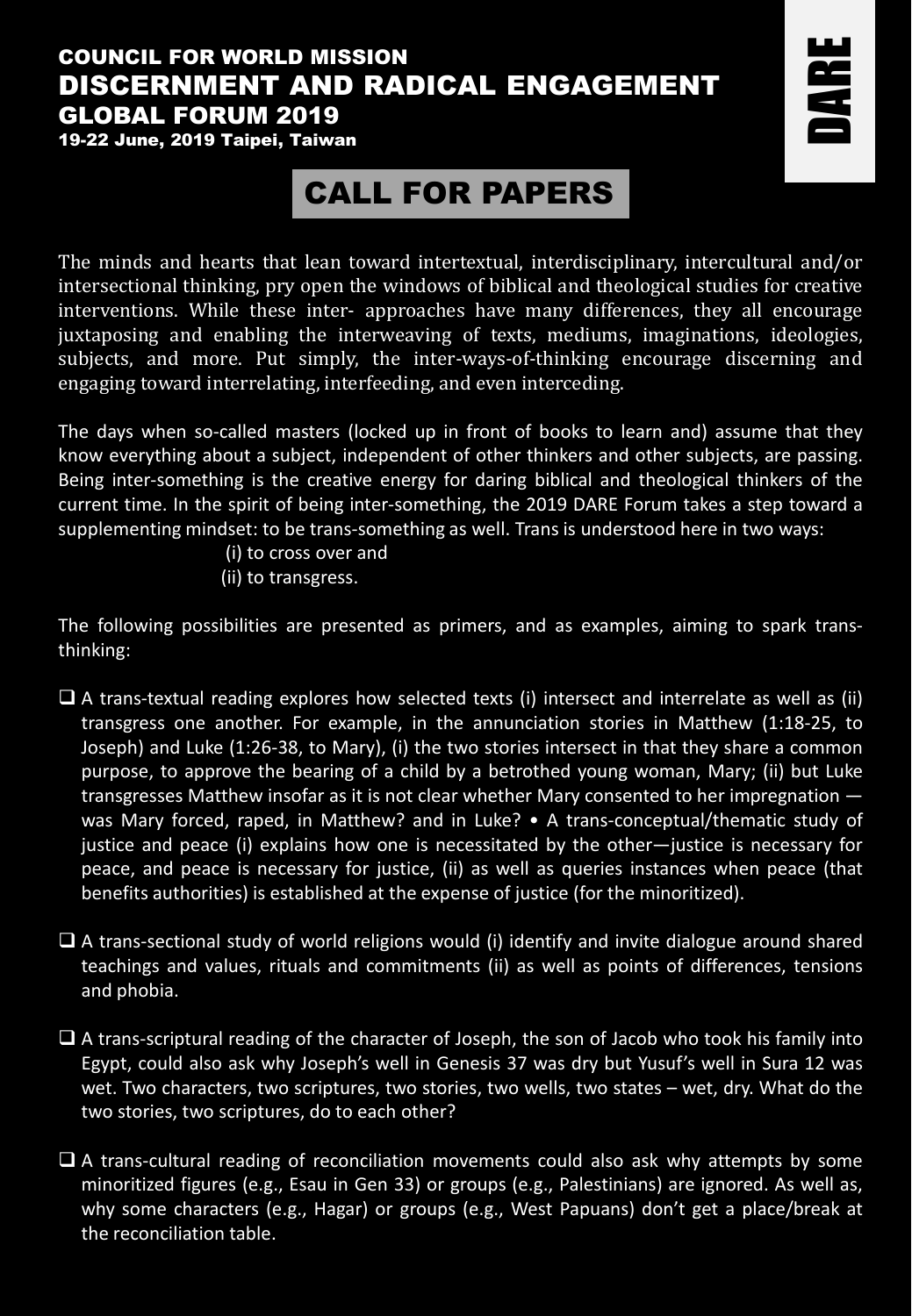

- ❑ A trans-national study of any theme or subject invites attention to the intersection of economics, labour and migration, and whether access to those are determined along the lines of location, color, religious affiliation or some other discriminating leanings. As well as, what the international market contributes toward running down local markets and labourers.
- ❑ A trans-sectional engagement with any political or capital philosophy, or movement, could also wrestle with whether those develop out of, or bank on, cultures which assume that White is Ok.
- ❑ A trans-sectional study of any minoritized narrative, agent or spirituality, could also turn into itself, and interrogate its own systems of minoritization.
- □ A trans-sectional study of any subject or system could also ask, what has been "transacted" (sold, bought, borrowed, stolen …) herein?
- ❑ A trans-sectional study of any culture or civilization, enlightened or colonial, could also inquire about the place and state of the native and indigenous.
- ❑ And other trans-possibilities …

#### **DARE Streams**

The 2019 DARE Forum will flow in six streams, and persons who wish to propose a paper are invited to begin from one of these streams:

| i. Earth   | ii. Class     | iii. Race / Caste           |
|------------|---------------|-----------------------------|
| iv. Gender | v. Occupation | vi. Artificial intelligence |

and trans- (cross, transgress) with another theme(s), concern(s) or struggle(s). In the short description of the streams below, suggestions are given for the trans-sectional pole but those are not the only possibilities. The suggestions are for the purpose of tapping the imagination and creative energies, and for inviting people to be radical, engaging, and daring …

(i) Earth

Earth refers to the combination of dryland and the water worlds (freshwater and saltwater), which both impacts as well as being impacted by the sky and the underworld. Given the downplaying and general disregard for climate justice in international politics, proposals that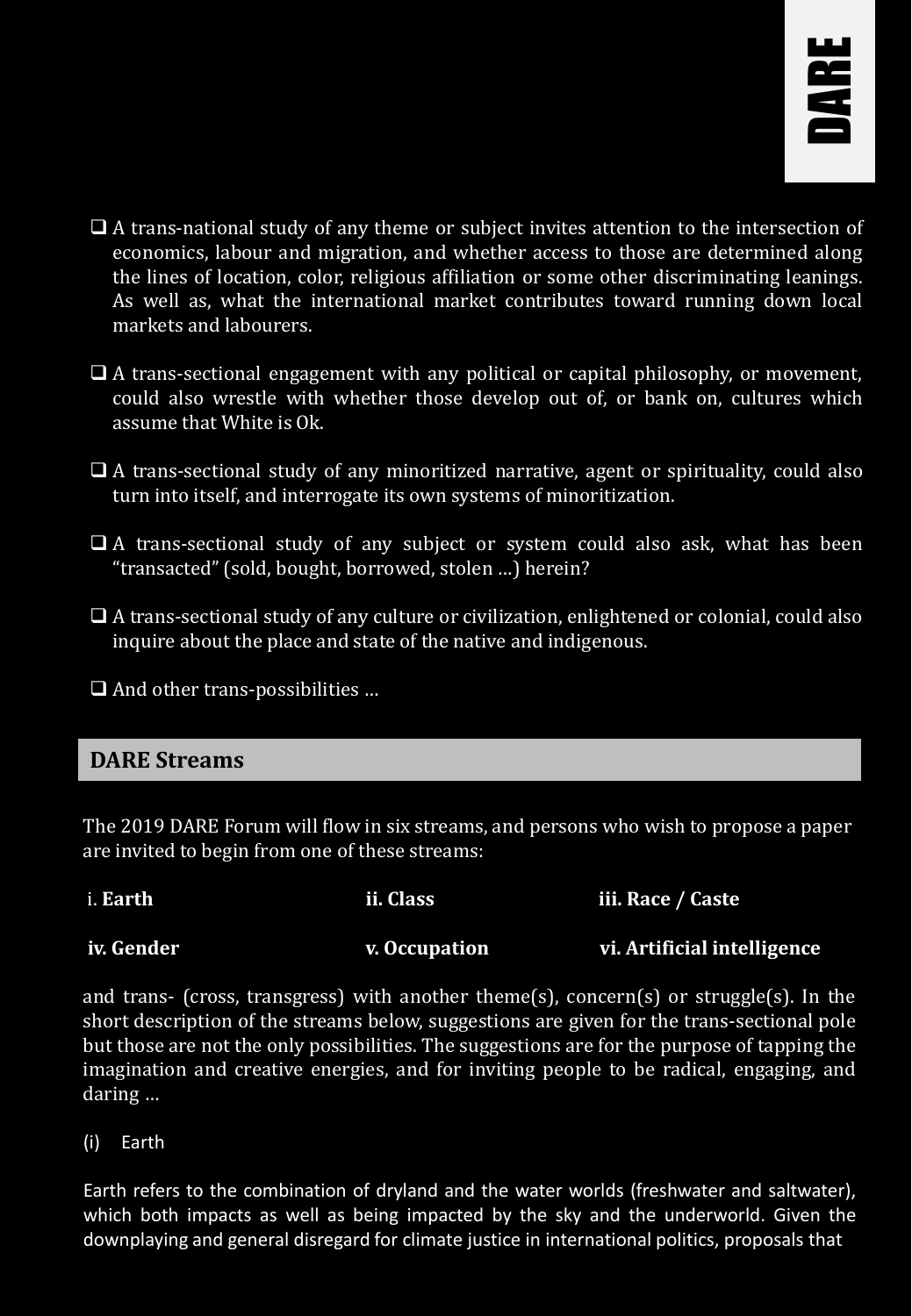

trans-sect **Earth** with **Justice** are encouraged. How is Earth conceived in documents and scriptures of justice? Justice for whom? What might justice look like in the interest of Earth? whose (part of) Earth? Proposals that transect Earth with other concerns will also be considered especially if Earth is conceived beyond human interests, if plant and animal lives are engaged, and/or if the study flows into the mercurial spheres of the indigenous or of the sexual.

#### (ii) **Class**

Class refers to categorising and dividing human society according to opportunities and privileges. While class is understood primarily in economic terms, which groups society into the rich and the poor, divisions based on religious (e.g., Hindu caste system) and indigenous (e.g., bartering systems) values concerns labour. As such, proposals that transect Class with Labour (including child and sex labour, forced labour and the displaced labour force) are encouraged. If social categorising is done fairly, what would be the class for the harshest forms of labour? There is room for proposals that transect Class with other divisive modes of organising society, and for studies that present native and indigenous alternatives to the classification of society.

#### (iii) **Race**

The proverbial elephant in the room in conversations about race, caste, racial politics and racial discrimination, is colour. While some colours go unnoticed, Black does not seem to get much of a break: Whiteness is privileged even in the Black worlds; Blackness is discriminated against even in the Black and Indigenous worlds. There are myths of Whiteness as well as myths of Blackness, but does that justify taking #WhiteisOK in the same way as #BlackLivesMatter? How might readings and theologies that are sensitive to racial or caste differences also attend to matters of colour, and to the languages and the accents of darker folk? What is the future of theological and biblical studies if the intersections of race or caste and colour are interrogated? Proposals that transect Race or Caste with Colour are invited. Proposals that transect Race or Caste with imperial and scriptural legacies, are most welcomed.

#### (iv) **Gender**

Aware of the complexity of the subjects of gender and gendered identities, and with due respect to the bodies of work in feminist, womanist, mujerista, masculinity, indecent and queer studies, the focus of this stream is transgender. Proposals that discern and radically engage prospects for transgender theology and/or transgender hermeneutics are welcomed. Proposals that come from and with native and indigenous sensitivities will be considered with enthusiasm.